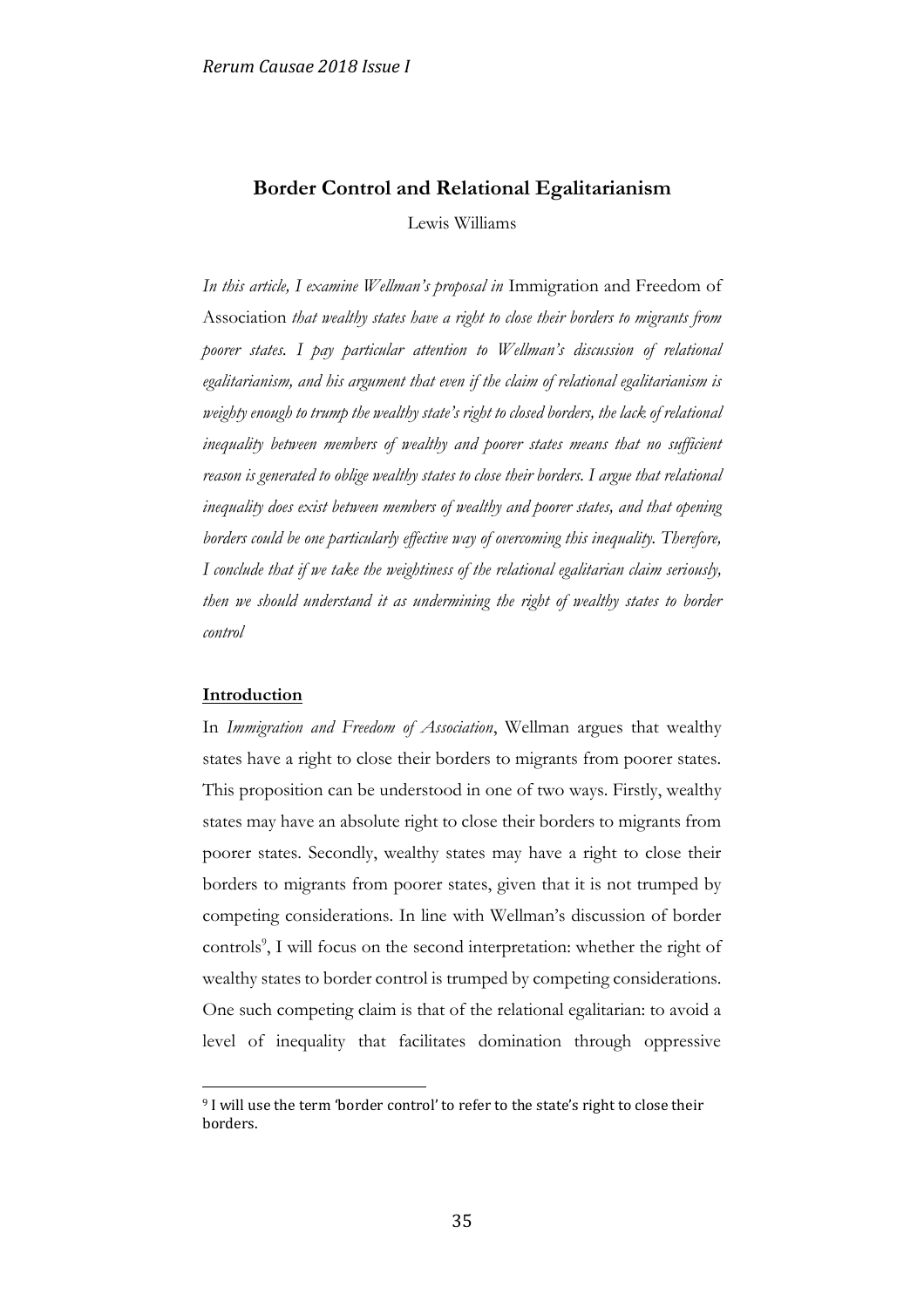relationships. Wellman accepts the pull of relational egalitarianism, yet argues that it does not suffice to outweigh the right of states to border control. This is because, argues Wellman, there is no relational inequality between members of wealthy and poorer states (2008: 123). Further, even if there were such inequality, there are better ways to combat it than opening one's borders.

In this essay, I will argue that there is in fact relational inequality between members of wealthy and poorer states, and that the alternative methods of combatting relational inequality are not clearly superior to open borders. I will remain agnostic as to whether the claim of the relational egalitarian is weighty enough to trump the state's right to border control. However, I will argue that given that *if* we accept that the claim to relational egalitarianism is sufficiently weighty, then this does undermine the claim of wealthy states to border control; firstly because relational inequality does exist between citizens of wealthy and poorer states, and secondly because there are no clearly superior alternative methods of combatting relational inequality.

### **Wellman's Argument**

While Wellman concedes that he is "*personally inclined towards more open borders*" (2008:116-117), Wellman argues that insofar as we have a right to freedom of association, states should be equally entitled to freedom of association, and therefore to the freedom to set their own immigration policy. Note that Wellman refrains from arguing that states *should* close their borders, just that states have a *right* to close their borders. Wellman's argument can be presented thus:

- (1) In the absence of sufficiently weighty competing claims, states have a right to self-determination
- (2) Freedom of association (and disassociation) is one component of self-determination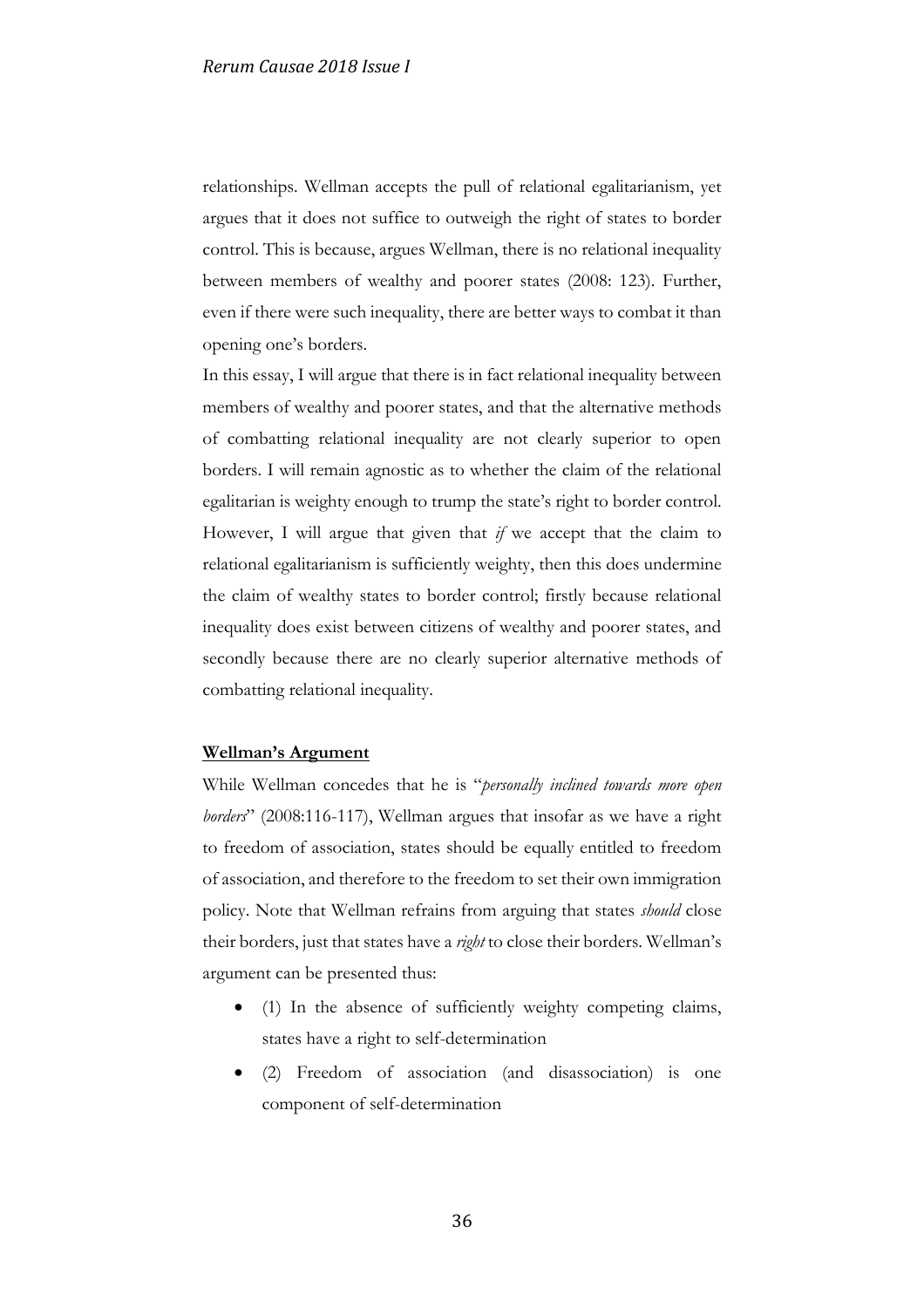• (3) Therefore, in the absence of sufficiently weighty competing claims, states have the freedom to exclude

To understand the nuances of Wellman's position, his argument requires further unpacking. Firstly, the 'in the absence of sufficiently weighty competing claims' aspect of (1) is significant. In the context of border control, Wellman does not argue that the state's right to selfdetermination is absolute. Rather, Wellman only intends his support of the right to border control to be "*prima facie*" (2008:113), and this right could in theory be overridden by competing claims (Fine, 2013:160). Nonetheless, Wellman later argues that no competing claim is weighty enough to override the state's right to border control.

Secondly, Wellman offers further argumentation to support the link between freedom of association and self-determination. Wellman notes that without the right to freedom of association, it is difficult to explain the wrongness of forcing a country to join the EU (2008: 112). To force a country to join an association such as the EU would be to violate their freedom to associate and disassociate with whomever they please. This freedom to association is guaranteed by self-determination, for without the freedom to join and remove itself from such associations, a country cannot be free to determine its own statehood.

Finally, Wellman goes into more detail about this prima facie reason to respect the state's right to freedom of association. In doing so, Wellman draws a comparison between the state and the individual's right to freedom of association. In the same way that individuals have the right to choose who they do and do not marry (given the consent of the prospective partner), states have the right to choose who they invite into their community. Just as individuals have the right to remain single, states have the right to reject people from their community (2008:110-111). Wellman accepts that there may be some disanalogy here, as freedom of association in a marital context is more important for individuals than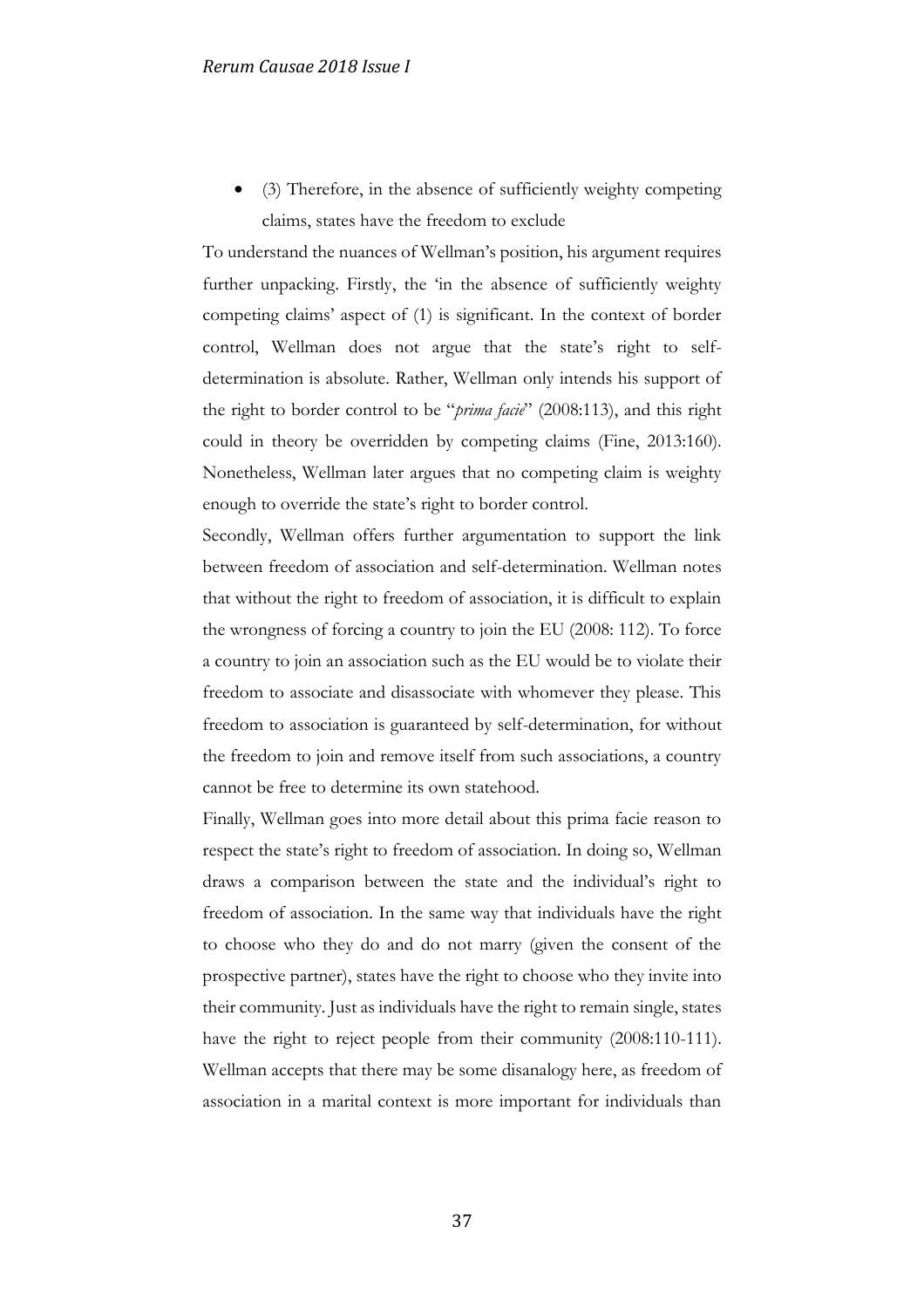freedom of association in a political context. Nevertheless, argues Wellman, his argument does not depend upon an equivalence of importance between these two types of freedom of association. It is enough for Wellman to establish the prima facie importance of the freedom of association, and later to argue that no competing considerations are as weighty as this prima facie importance.

To summarise, Wellman offers a logically valid argument, as illustrated in bullet-point format above. Given that states have a right to selfdetermination in the absence of sufficiently weighty competing considerations, and that the freedom of association is one component of this right, then states must have the freedom to exclude. Further, as explained above, Wellman additional presumptive support for this argument through his analogy with marriage.

In order to make my argument, I will not attack either of Wellman's premises or his conclusion. I will grant that states have a right to selfdetermination in the absence of sufficiently weighty competing considerations, that this right includes the right to freedom of association, and therefore the right to exclude. Further, I will not commit to arguing that relational egalitarianism is a sufficiently weighty consideration. Instead, I intend on objecting to Wellman's claim that even if we do accept the weightiness of relational egalitarianism, that this "*does not generate sufficient moral reasons to obligate the wealthy state to open its borders*" (208:122). I will argue that, given Wellman's argument, *if* we do accept the weightiness of relational egalitarianism, then this does in fact generate sufficient moral reasons to obligate wealthy states to open their borders.

### **Relational Egalitarianism**

As previously explained, Wellman's endorsement of the right to border control is contingent upon there being no competing considerations with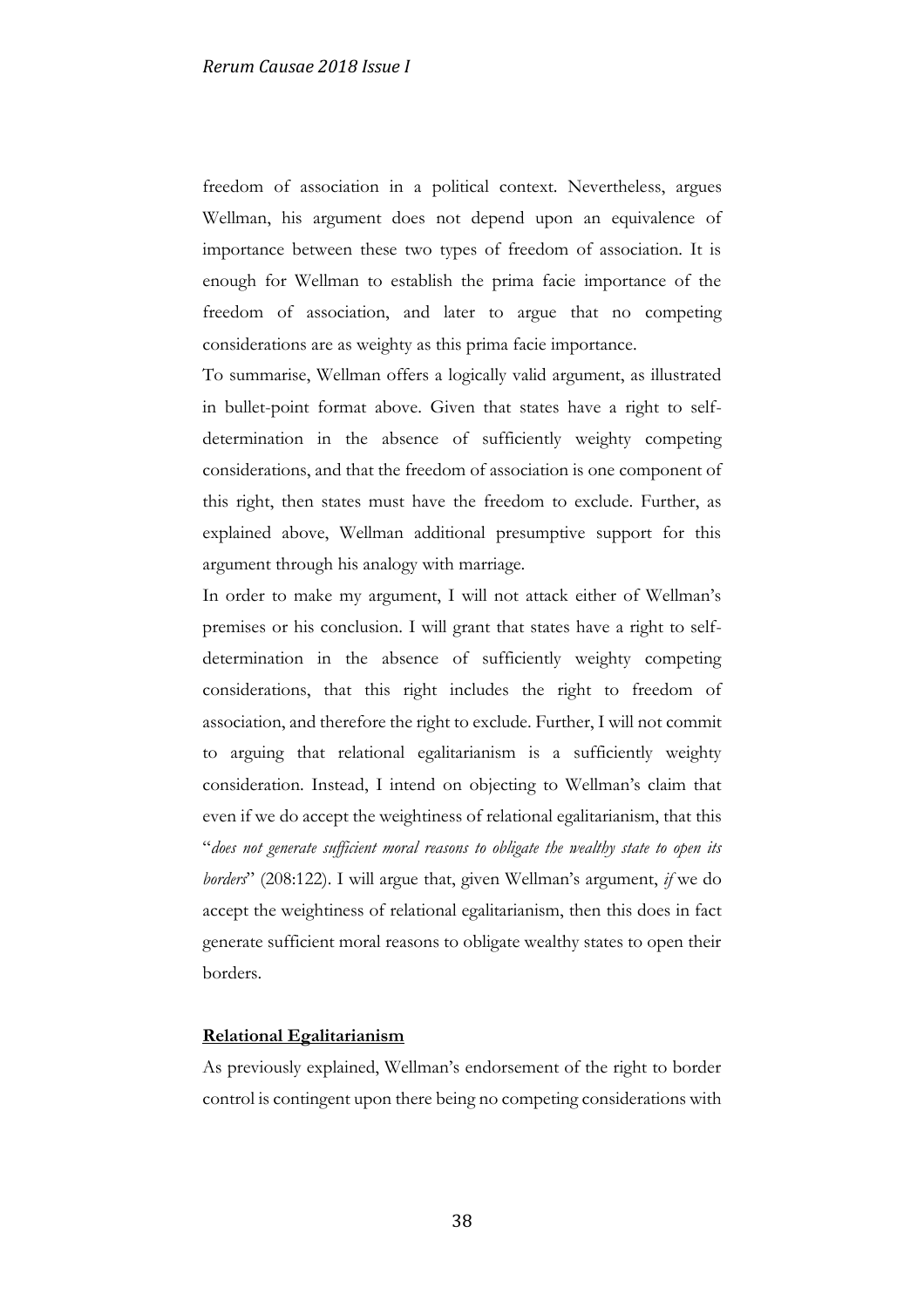sufficient weight to override the right to border control. One proposed competing consideration is the claim of the egalitarian. The egalitarian position forks off in two directions, towards luck egalitarianism and towards relational egalitarianism. The luck egalitarian points out the vast inequalities between states, and argues that it is unjust that one should face lower life prospects due to the morally arbitrary fact of being born in one state rather than another. The luck egalitarian may therefore reject the right to border control, as such a right reinforces this bad brute luck. Wellman recognises the intuitive appeal of this position; It is unfair that some people's lives start off worse than others through no fault of their own, and it would be better if this were not the case (2008:121). Nevertheless, it is relational egalitarianism, not luck egalitarianism, which captures what is most important about inequality for Wellman. Relational egalitarianism is less concerned with absolute inequalities between persons than with the relationships that these inequalities entail. What is particularly problematic about inequality for the relational egalitarian is the domination that arises from the oppressive relationships facilitated by inequality. Wellman justifies his endorsement of relational egalitarianism as "*the most compelling understanding of inequality*" (2008:120) by appealing to Anderson's split-world case. In one world, there exist great inequalities between the citizens of A and B. However, living on opposite sides of the world, they know nothing of the other's existence. This inequality is mirrored in society C, where not only are the citizens aware of their unequal status, but their relationships are affected by these inequalities. Wellman's greater appreciation of relational egalitarianism above luck egalitarianism is reflected by the fact that it is "*uncontroversial that the inequality among the Cs is much more worrisome than the inequality between the As and Bs*" (2008:122).

# **The Significance of Relational Egalitarianism**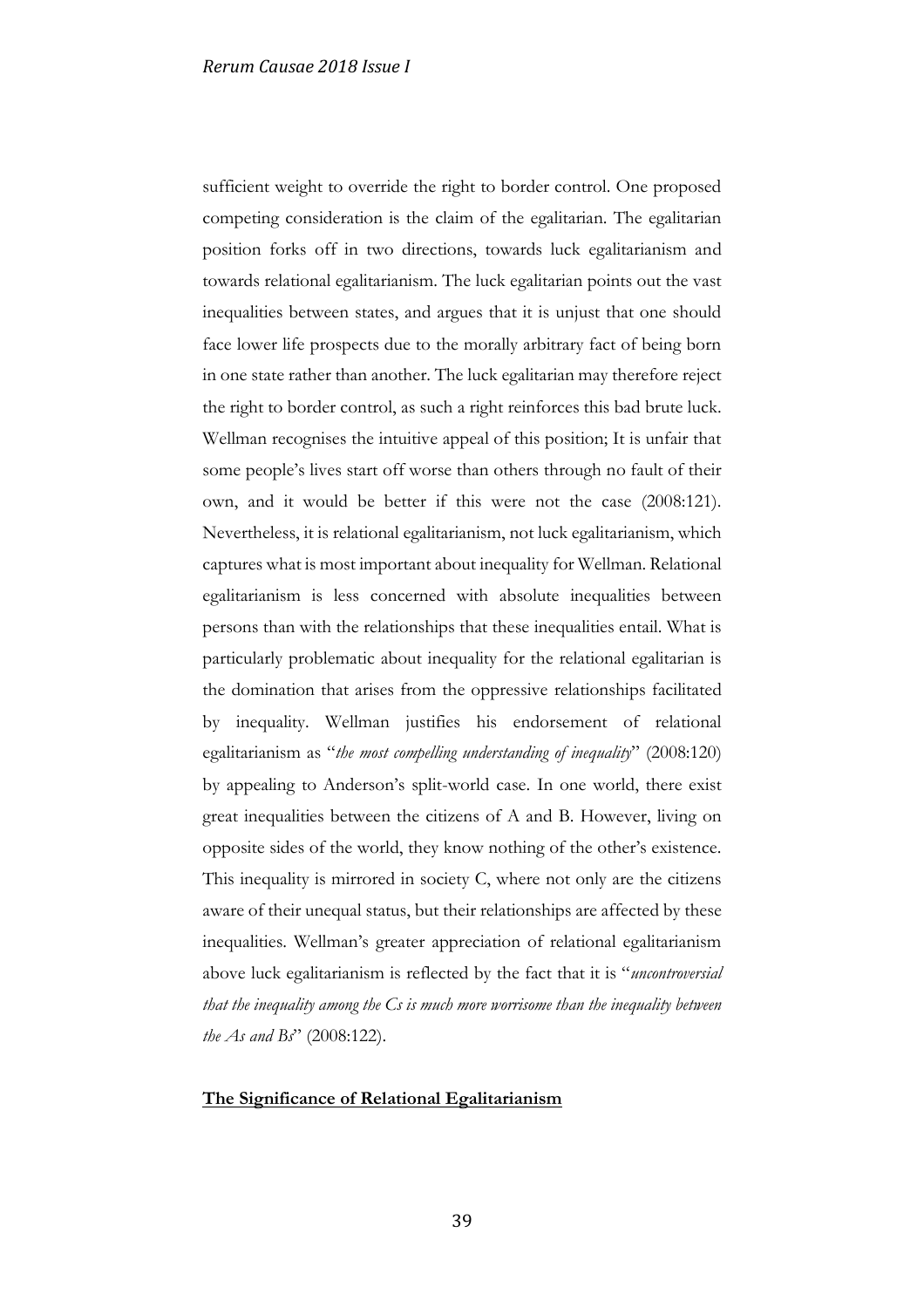Despite his advocacy of relational egalitarianism as an explanation of what is wrong with inequality, Wellman states that "*the lack of a robust relationship between the constituents of a wealthy state and the citizens of a poorer country*" (2008:123) implies that the objectionable level of inequality between the states does not give sufficient moral reason to obligate the wealthy state to open their borders. For Wellman, even if the claim of the relational egalitarian could be sufficiently weighty to override the right to border control, there is no relational inequality between states, so such a claim cannot get off the ground.

However, it is not immediately clear that such a robust relationship is lacking between constituents of wealthy states and citizens of poorer countries. The type of robust relationship with which Wellman concerns himself is one in which "*subordinates are dominated in oppressive relationships*" (2008:121); Wellman refers to 'oppressive relationships' on numerous occasions, while also quoting Anderson's appeal to the need to protect citizens' "*entanglement in oppressive relationships*" (2008:122). While a precise definition of 'oppressive relationships' is not found in Wellman's paper, Anderson sheds some light on this area, drawing upon Young in defining oppression as "*marginalization, status hierarchy, domination, exploitation and cultural imperialism*" (1999: 312). If we accept Wellman's account of robust relationships as relationships that involve domination through oppressive relationships, then certain relationships between citizens of poorer and richer states appear to be robust in this relevant sense. One pertinent example involves the exploitation of migrant Nepali 2022 World Cup workers. Lynch of Amnesty International describes how Nepali workers are indebted by the huge fees charged by Qatari recruitment agencies, leaving them with no choice but to stay in low-paid and dangerous jobs. Here, Nepali workers are exploited by their Qatari employers – once they arrive in Qatar their employers take advantage of their inability to return home by paying them a lower monthly salary than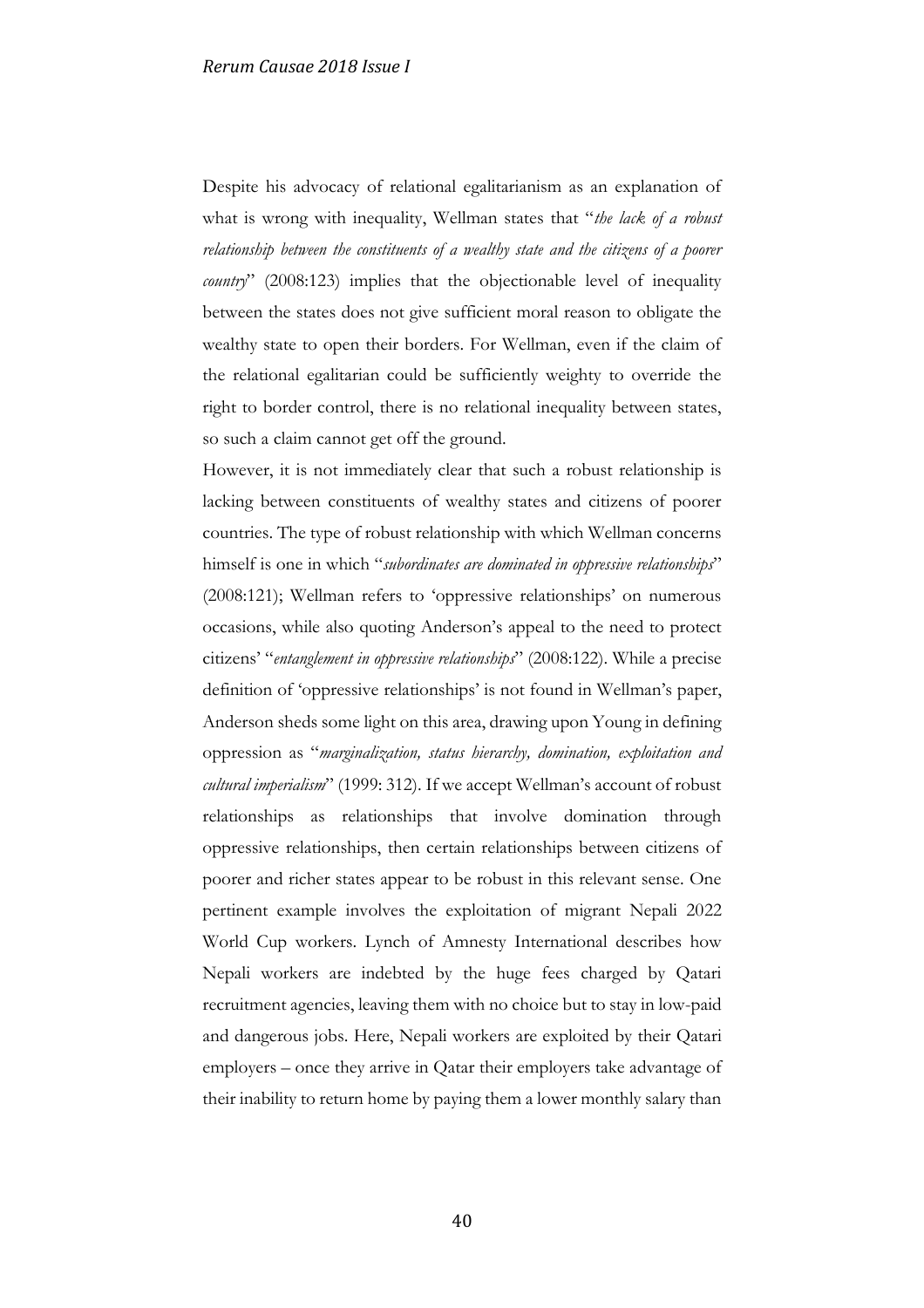was originally promised (Kelner, 2007). Such a relationship fits Anderson's criteria of an oppressive relationship. Furthermore, this oppressive relationship exists between members of different states – specifically, between Nepalese workers and the Qatari recruiters who exploit and dominate Nepalese workers. Further examples include sweatshop labour; McVeigh writes of American sportswear company Nike recruiting Cambodian women to work 60-hour weeks in 37C heat, resulting in mass faintings as a result of their working conditions (McVeigh, 2017). If Wellman is to take seriously the claim of the relational egalitarian and the worrisome nature of such inequalities, then Wellman should take seriously the threat that relational egalitarianism poses to the right of wealthy states to border control.

Wellman, however, constructs a second defence against the relational egalitarian. Wellman argues that even if relational inequality does exist between members of different states, and the claim to alleviate this inequality is weightier than the state's claim to their right to border control, it need not follow that the right of the state to border control is overridden. Even under such a strong claim to alleviate relational inequalities, a policy of open borders is not the only mechanism, or even the most efficient mechanism, available to the wealthy state. Wellman draws upon Miller's criticism that a policy of open migration may not offer substantial benefits to the worst-off who would be unable to afford to migrate before concluding that "*sending aid abroad is a better way to rescue those most imperilled by poverty*" (2008:128). Wellman's point is that even if wealthy states have a duty to move to alleviate relational inequality, this need not involve opening their borders. However, it is unclear how Wellman reaches the conclusion that aid is any more effective in rescuing those most imperilled by poverty than open migration. Firstly, the efficiency of aid in helping the worst-off is far from uncontroversial. Mwenda notes how \$600bn was provided to Africa in aid between 1960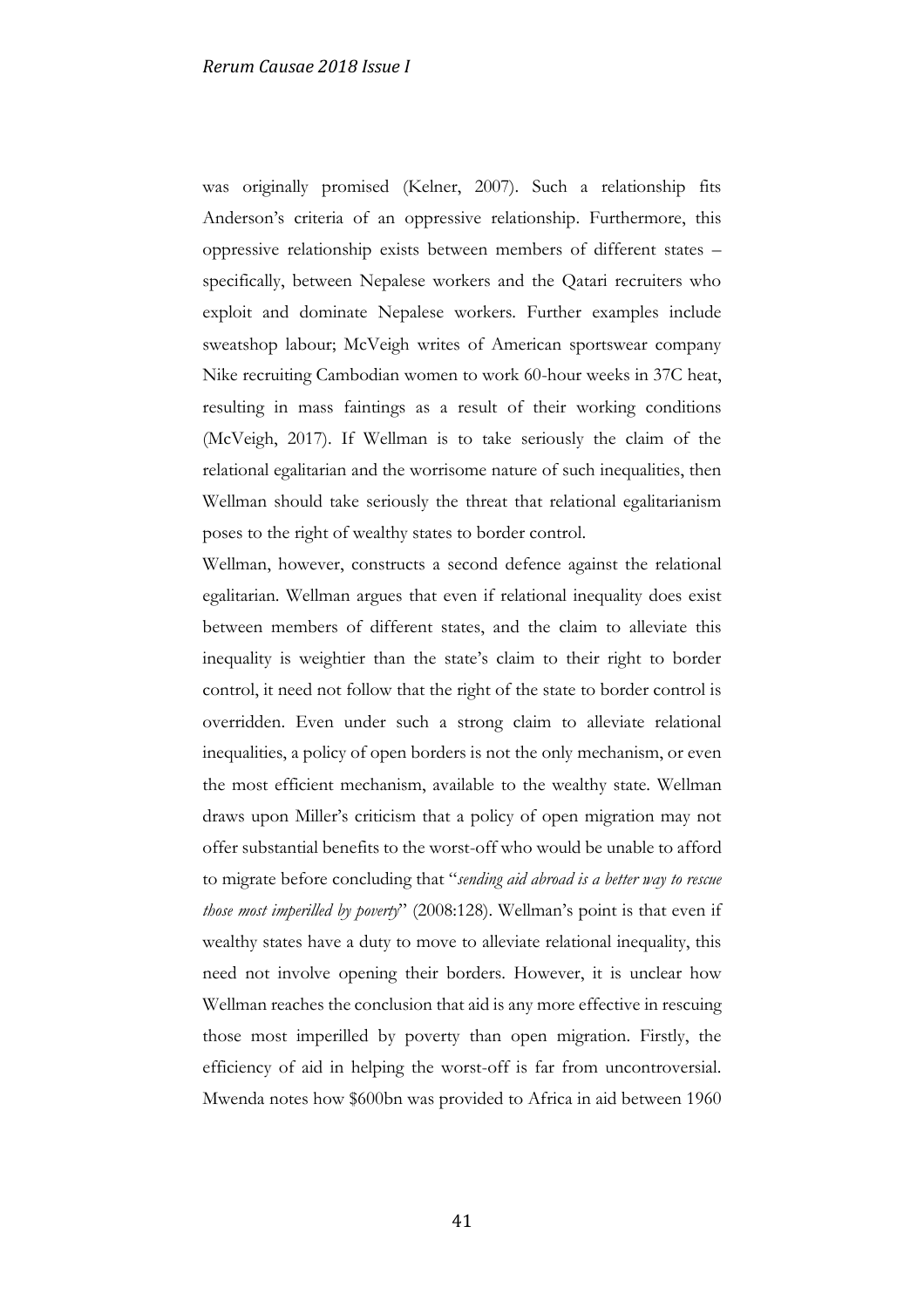and 2003 (Mwenda, 2007), yet still almost half of Sub-Saharan African children live in absolute poverty (Hodal, 2016). Furthermore, while overstating the efficiency of aid in rescuing those most imperilled by poverty, Wellman understates the efficiency of open migration. A lack of resources does not suffice to render migration impossible for the worstoff; this is evidenced by the continued efforts of Libyan refugees to migrate to wealthier countries. As Carens points out, millions of poor and oppressed people would have much to gain from the opportunity of migrating to wealthier states (1987:264).

To argue that relational inequalities can be easily overcome without having to resort to open borders oversimplifies the complexity of the problems posed by relational inequality. Of course, it would be an even greater oversimplification to argue that open borders alone could solve the problems posed by relational inequality. Nevertheless, it is clear that migrants from poorer states would have something to gain from some form of open borders, and it is less clear that we would be able to completely eradicate inter-state relational inequality without wealthy states opening their borders to some degree.

Therefore, I have argued that if Wellman is correct that a state's right to border control can be overridden by sufficiently weighty competing considerations, and that the claim of the relational egalitarian has sufficient weight, then the right of wealthy states to border control is undermined by the claim of the relational egalitarian. I have justified this claim by arguing that relational inequality does exist between states, and that there is no clearly superior mechanism that would be able to wholly eradicate inter-state relational inequalities.

#### **Bibliography**

Anderson, E., 1999. What Is the Point of Equality?. *Ethics*, 109(2), pp.287-337.